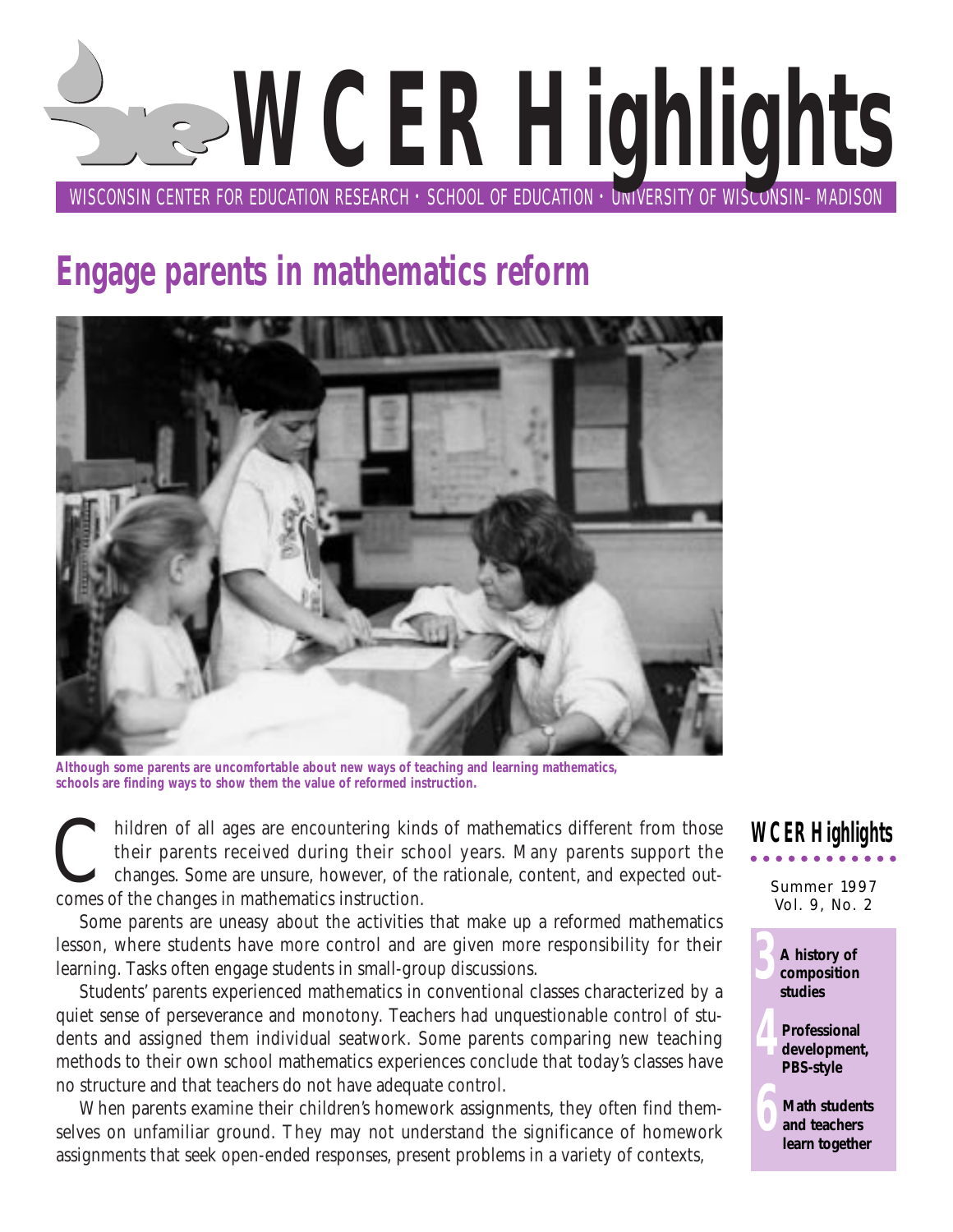#### *From the Director*

# **Charting the evolution of successful teaching**

**S** tudents are learning different kinds of<br>their school years. Some parents compar-<br>ing new teaching methods to "the old days" mathematics than their parents did during their school years. Some parents comparing new teaching methods to "the old days" conclude that today's classes have little structure and that teachers lack adequate control.



WCER's National Center for Research in Mathematical Sciences Education team (NCRMSE) has found that parents often become supportive of changes when schools involve them in the new way of doing things.

The National Center for Improving Student Learning and Achievement in Mathematics and Science, which grew out of the NCRMSE, is evaluating a teacher professional development service developed and administered by the Public Broadcasting Service: *PBS Mathline.* Participating teachers say they have benefited from their online communications with their peers and from the new lesson content.

Mathematics students, teachers, and mathematics researchers are benefiting from the annual Mathematics Institutes sponsored by the Institute for Advanced Studies. WCER Researcher Norman Webb and his team evaluated the 1996 Institute and found that high school mathematics teachers in particular liked learning new mathematics, sharing ideas about teaching, and catching up on technology.

Although we at WCER love mathematics, we don't limit our research to that. The ability to write well is crucial to academic success, too. Our knowledge of students' writing processes has grown dramatically over the last couple of decades, and it wasn't until relatively recently that the study of composition was an accepted academic discipline. Researcher Martin Nystrand documents the birth and development of this field of research, which began to coalesce during the 1960s.

Finally, WCER's Tom Kratochwill and Caroline Racine explain a measurement tool they're developing to help school staff identify students who have obsessive-compulsive disorder (OCD) and refer them for treatment. OCD is a serious condition that can interfere with students' social and intellectual development, and the disorder is more common than was previously thought.

By the way, Mathematics and Science Center Director Tom Romberg recently received the National Council of Teachers of Mathematics' Lifetime Achievement Medal in Leadership, Teaching, and Service. On behalf of WCER I want to extend my congratulations to Tom.

For more information about these and other WCER research projects, visit our Web site at http://www.wcer.wisc.edu.

Andy Porter

and require little computation. Parents also voice the concern that this unfamiliar mathematics instruction will affect their children's success in completing secondary education and preparing for college entrance exams.

Researchers at WCER's National Center for Research in Mathematical Sciences Education (NCRMSE) heard school staff express concern about the need to involve parents in mathematics reform. Many schools that began such efforts were initially unaware of the types of reactions the changes could engender in parents. In some cases, schools did not react until the steady stream of parents entering the principal's office forced them to do so. In one extreme case, high school parents packed a school board meeting to express their concerns. The board members voted to reinstate a tracking system and to adopt a conventional mathematics textbook series for the highest-track students. Both the principal and the chair of the mathematics department left the school the following year.

How do schools address parents' concerns? What strategies lead to better understanding between parents and schools where reform curricula are being taught? These questions represent part of the research conducted by NCRMSE's Implementation of Reform Working Group. Rather than focusing on individual teachers and their practices, this research team adopted the viewpoint that schools, or departments in schools, are the significant sites for the reform of the teaching of mathematics. The team found not only that some schools addressed parental concerns more effectively than others, but what tactics worked.

#### **Schools involve parents**

Many schools studied had initiated efforts to inform parents about changes in school mathematics. Some sponsored parents' nights at which teachers explained the program and its goals. Some schools taught parents the mathematics lessons in the same ways that their children had been taught. For example, one high school sponsored a parentswitch day where parents, rather than children, came to school, followed the same schedule as their children, and participated in mathematics classes.

One teacher described a father's visit to her classroom. The father observed his child working in a small group solving problems with other children. After listening to the exchanges for some time, he told the teacher that he had just finished his company's training program on how to work in small groups. The father saw the connection *continued on page 7*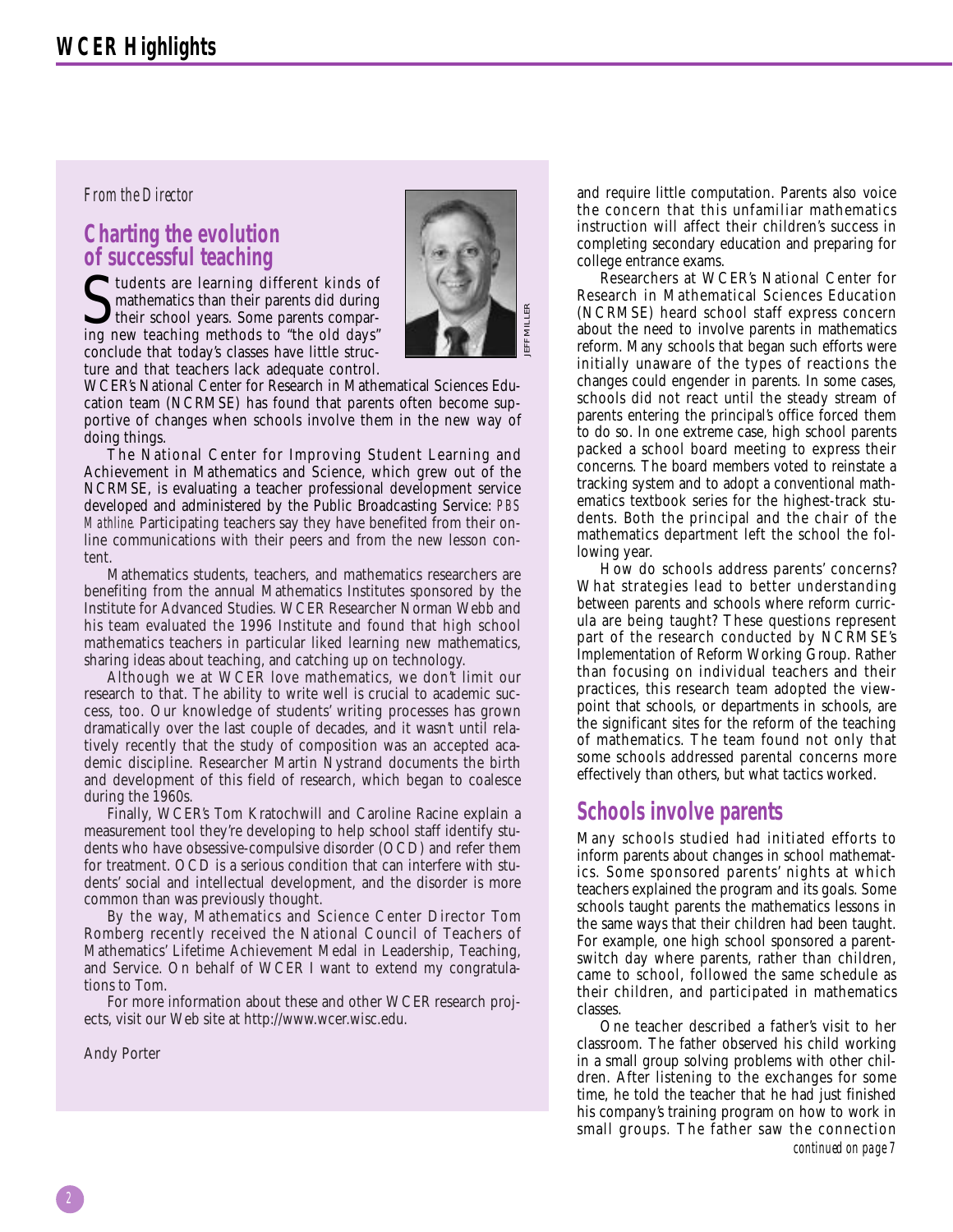# **Composition studies—a child of the sixties**

It has been said that there are<br>
only two certainties in this world:<br>
death and taxes. Students in high<br>
school and college would add a only two certainties in this world: death and taxes. Students in high school and college would add a third curse to that list: course papers and theses. But it has been only relatively recently that scholars have turned their attention to the teaching and learning of writing.

Although composition theory is now an established discipline in graduate schools across the country, it wasn't until relatively recently that the writing process itself became the focus of theoretical and empirical attention. UW–Madison English Professor and WCER researcher Martin Nystrand spent much of the past two years documenting how this discipline evolved. He interviewed several people associated with Harvard University during the 1960s, recording their first-hand accounts of the circumstances that promoted ideas about writing as a cognitive process. This distinguished group of educators (see sidebar) helped develop empirical methods of

research into the writing process. Nystrand's study documents the birth of a discipline that remains important as more students seek help in writing labs and from their classroom teachers.

#### **Empirical investigations begin**

Until the 1960s, teachers had conceived of student writing in terms of prescriptive, pedagogical concerns about text features. But during the 1960s, ideas about writing underwent a "revolution" as teachers began to think of writing as a process of composing. The prescriptive point of view gave way to empirical investigations and descriptions of writing (and reading) as cognitive information processing.

Nystrand's interview subjects were in some way touched by the "Cambridge Cognitive Revolution" of the 1960s. They took courses or attended lectures with leading academics on language and learning at both Harvard and MIT, including Roger Brown. Jerome Bruner, Noam Chomsky, and George Miller. During the 1960s, when the shift to discipline-based educational research occurred within Harvard's Graduate School of Education, a

#### **Among Nystrand's interview subjects were:**

- © Frank Smith, formerly of the Harvard Center for Cognitive Studies, who coedited (with George Miller) *The Genesis of Language* (1966), an important set of conference papers on language and psychology still in print today. Smith wrote the influential *Understanding Reading* (1971).
- © Charles Read, now Dean of the School of Education at UW–Madison, whose pioneering dissertation study on invented spelling reflects his joint focus of linguistics and education. The study became a noted first empirical study of written language development.
- © John Mellon, whose dissertation on transformational sentence combining brought linguistics to bear on problems of writing development and included implications for instruction.
- © Courtney Cazden, who focused on the role of language in social class differences in children's educability. She worked with Psychology Professor Roger Brown and worked as a research assistant in both the Center for Cognitive Studies and the National Center on Educational Differences.
- © Janet Emig, who served on the editorial board of the *Harvard Education Review,* edited a special issue on Language and Learning and wrote the seminal *Composing Process of Twelfth Graders* (1971). The articles were eventually published as a volume by the same name.
- James Moffett, a teacher who was appointed as a research associate at Harvard from 1965 to 1968. Attending classes and seminars in both psychology and linguistics "amplified" his ideas and helped him "discover a vocabulary" for his influential *Teaching the Universe of Discourse* and *A Student-Centered Language Arts Curriculum: K–13*, both published in 1968.

similar shift occurred within Harvard's Graduate School of Arts and Sciences. There Professors Bruner and Miller established the Center for Cognitive Studies to conduct basic research on learning and reading (among other areas).

The National Institute of Education funded the Center for the Study of Reading and eventually the Center for the Study of Writing. Universities eventually initiated new doctoral programs in composition studies, scrambling to hire writing researchers. In this climate new discourse on both writing and reading became influential, and the participants in Nystrand's study were "discovered."

Educational priorities were shaped by social forces as well. Chief among these, Nystrand says, was the public perception of a literacy crisis in the 1970s related partly to expanded college enrollments starting in the late 1960s. Private foundations, university researchers, and the National Institute of Education all came to view research on both writing and reading as a national priority. As the landscape of graduate education and research training at Harvard dramatically shifted, Nystrand says, these new contexts provided impetus to, and *continued on page 8*



**Nystrand found that urban universities were at the forefront of advances in writing instruction.**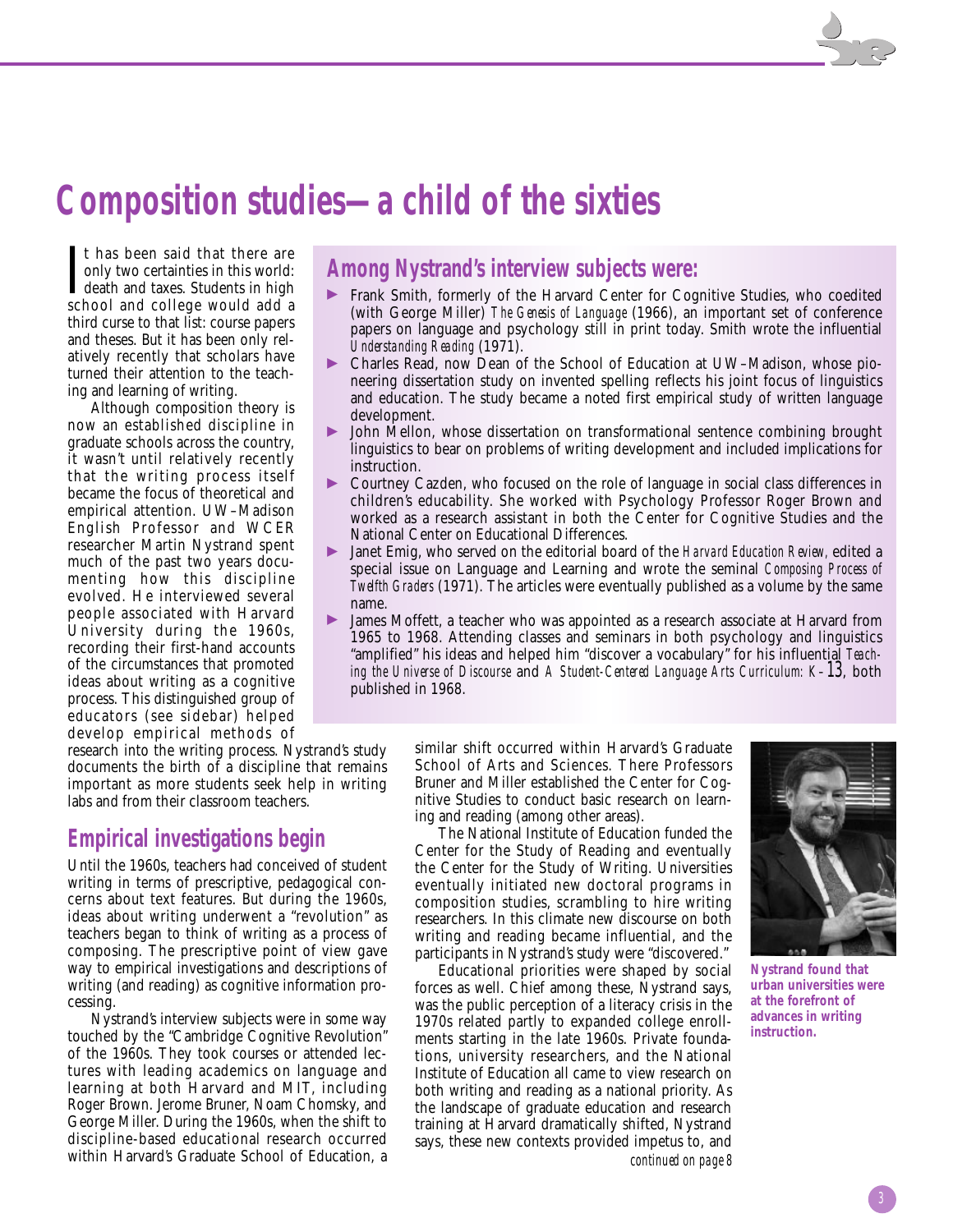## *Mathline* **takes learning to teachers**

Teachers' professional development is an important part of school reform, but because of budgetary constraints and time limitations teachers often do not have many professional development opportunities. In an effort to make professional development more convenient for K–8 mathematics teachers, the Public Broadcasting Service (PBS) offers an online service called *PBS Mathline.* 

PBS and the National Council of Teachers of Mathematics (NCTM) have collaborated to establish 91 *PBS Mathline* collaborative learning communities across the country. Participating public television stations offer the programming in cooperation with local education entities and teacher groups. A practicing mathematics teacher facilitates each local learning community of 20 to 30 participants. Local PBS stations provide the technical support to get teachers on line, deliver the video lessons, and furnish locally designed services and activities for the teacher-participants. Stations cooperate with local colleges and universities to arrange credit for participating teachers.

Taking advantage of E-mail networks and video technology, *PBS Mathline* participants use their VCR, television, computer, and modem. Teachers can participate at school or at home, at any time that's convenient. Because each learning community involves teachers "local" to the public television station, *Mathline* seminars reflect local and state mathematics goals and standards. A national bulletin board and national plenary sessions allow participants to interact with fellow teachers across the nation and with experts on mathematics topics and issues.

Under the guidance of Thomas A. Romberg, director of WCER's National Center for Improving Student Learning and Achievement in Mathematics and Science, WCER Researcher Beth Cole is evaluating the PBS Elementary School Math Project (ESMP), a part of *Mathline* aimed at mathematics teachers in grades K–5. Cole says the ESMP serves important needs for a variety of individuals in providing long-term professional development. She chose four sites for close study because they responded well to an initial survey.

ESMP teacher-participants invest two to three hours a week over an academic year. "The online component is what makes this service different," Cole says. "PBS doesn't just create a set of videos and send them out to teachers." Instead, a teacherfacilitator leads discussions on issues and ideas developed in the video lessons, on mathematical

topics of common interest, and on educational issues related to teaching, learning, and assessment. Participants then correspond via E-mail about the videos they've seen and address issues crucial to effective teaching. They share experiences, pose questions, and respond to each others' ideas.

For the past year, Cole has collected teachers' impressions about the video component and the online component service. She has asked the teacher-facilitators about the kind of support they need, and what has worked and not worked. She has analyzed the kind of communication the groups produced and has gathered demographic data to determine whether the service serves a representative group of elementary school teachers.



#### **Teachers share experiences**

Participating teachers say that the major benefits have been the professional community that develops, the learning that takes place, and the lessons. Many teachers said they had begun to change their teaching before participating in *Mathline* but that the project had encouraged them to continue the changes they were making. Many said that because of the project they have begun to expect more from their students. One teacher who works with multiple grades noted that she now thinks about how topics grow over grade levels. Others mentioned that they had learned about new areas of mathematics that they were now incorporating into their teaching.

The frustration mentioned most frequently by the participants was a lack of time—both time in their day to take advantage of what ESMP had to offer, and time in their curriculum to fit the lessons in. The next most-often-mentioned frustration was their peers' lack of full participation in the online community. Another frustration was trouble identifying and gathering the materials needed for the lessons.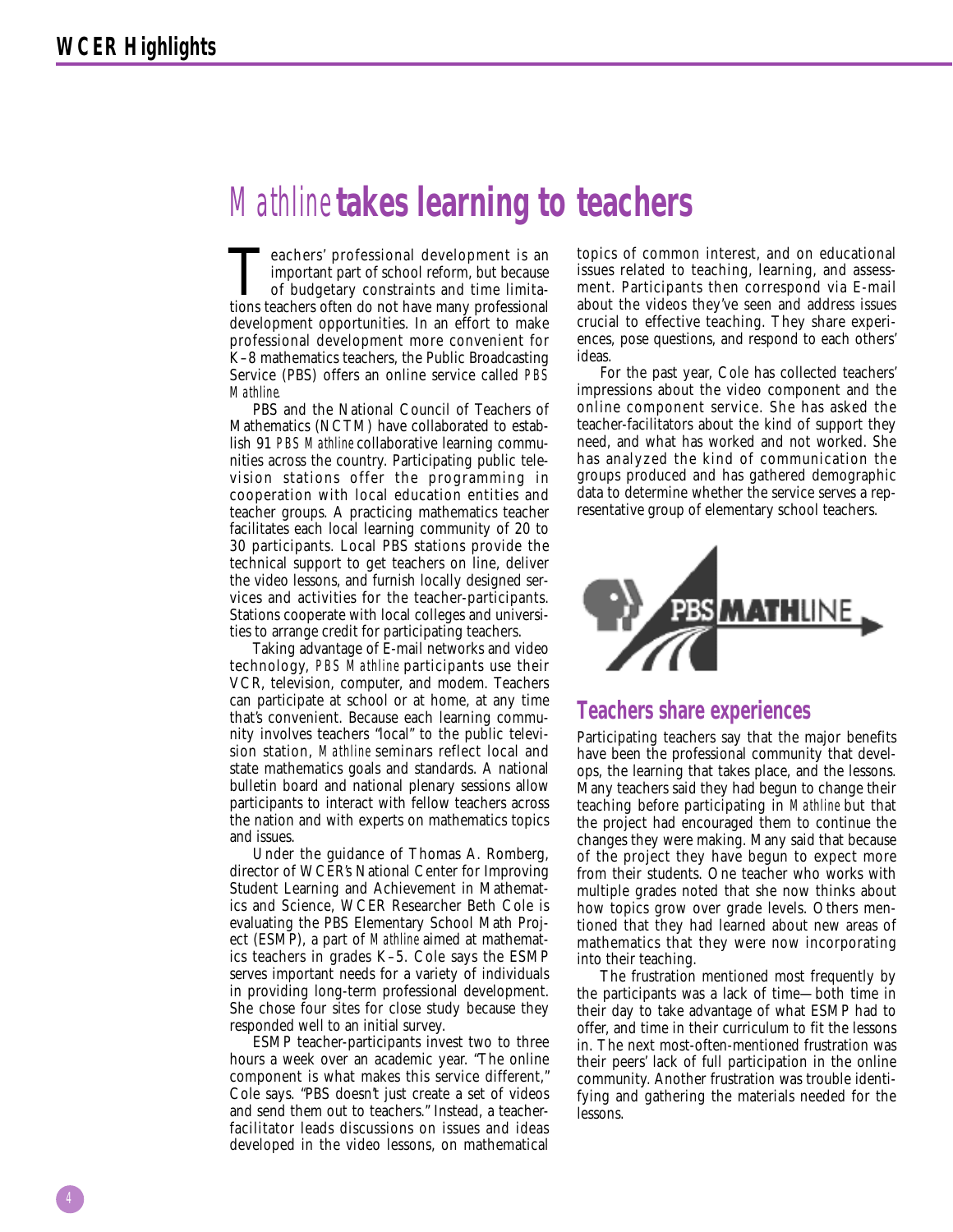But far outweighing the frustrations for almost all teachers were the benefits of participating. The most frequent topic mentioned as a benefit (by about 70 percent of the participants) was the chance to share with others and to be a part of a professional community. Many teachers mentioned some aspect of learning as a benefit, either their own learning or their students' learning. The facilitators mentioned the learning evidenced by others in the community. One comment made frequently was that face-to-face meetings with other participants, either prior to or during the project, seemed to improve the online conversations. Some respondents said they considered the face-to-face meetings critical to their community's success.

#### **Putting lessons into practice**

ESMP lesson content includes geometry and spatial relations, statistics and probability, number sense and numeration, patterns and relationships, fractions and decimals, and measurement. For the most part, participants were complimentary and excited about the lessons, both as they were on the tape and as they played out in the classroom. Almost all participants reported teaching at least one lesson, and a few participants indicated that they had tried parts of all 20 lessons.

Participants said one of the highlights of the program was the set of video lessons, which show teachers planning lessons and teaching in their classrooms. While some teachers expressed a few pedagogical concerns and equity concerns about some videos, reviews were positive overall. Teachers said they liked being able to watch a video of a lesson before they presented the lesson in class. One facilitator commented that viewing lessons prior to teaching them helped teachers to decide whether and how they would modify the lessons for their students. Preservice teachers commented that it was useful to see different models of teaching and to see standards-based classrooms in action.

The videos served differing roles for different participants. Some worked hard watching the videos and preparing the lessons for their classes while doing little on line. Others concentrated their time primarily on line and found the videos less useful.

#### **Facilitators encourage participation**

Facilitators reported spending an average of 30 minutes to ten hours per week on line, posting messages and responding to questions from the local community. About one-third reported averaging between zero and two hours per week on line, and another one-third reported spending between three and five hours per week on line. About 70 percent of the facilitators considered their workload appropriate while the rest found it difficult or overwhelming. Most facilitators reported that their biggest challenge was getting people to participate in the online discussions.

Having studied a sample of 300-plus E-mail messages from four of the learning communities, Cole says that the facilitators posted the most messages, sometimes more than twice as many as the next-most-active participant. Some members in each of the four learning communities did not post messages, but read many or most of the messages posted. More than half of the messages concerned the teaching and learning of mathematics. Of the 333 messages Cole sampled, 20 percent concerned the ESMP lessons; 38 percent discussed mathematics, but not ESMP; 16 percent concerned other educational issues; and 26 percent discussed noneducational topics, for example, technical questions about the project or the software itself.

Funding for *PBS Mathline* comes from the AT&T Foundation, the Carnegie Corporation of New York, the U.S. Department of Education's Office of Educational Research and Improvement, the Corporation for Public Broadcasting, and the Cellular Telecommunications Industry Association (CTIA) Foundation for Wireless Telecommunications.

More information about *PBS Mathline* is available online at http://www.pbs.org/learn/mathline. For more information about the WCER evaluation, contact bethcole@macc.wisc.edu.

**WCER researcher Beth Cole found that teachers participating in the PBS professional development program were encouraged to continue changes they were making.**

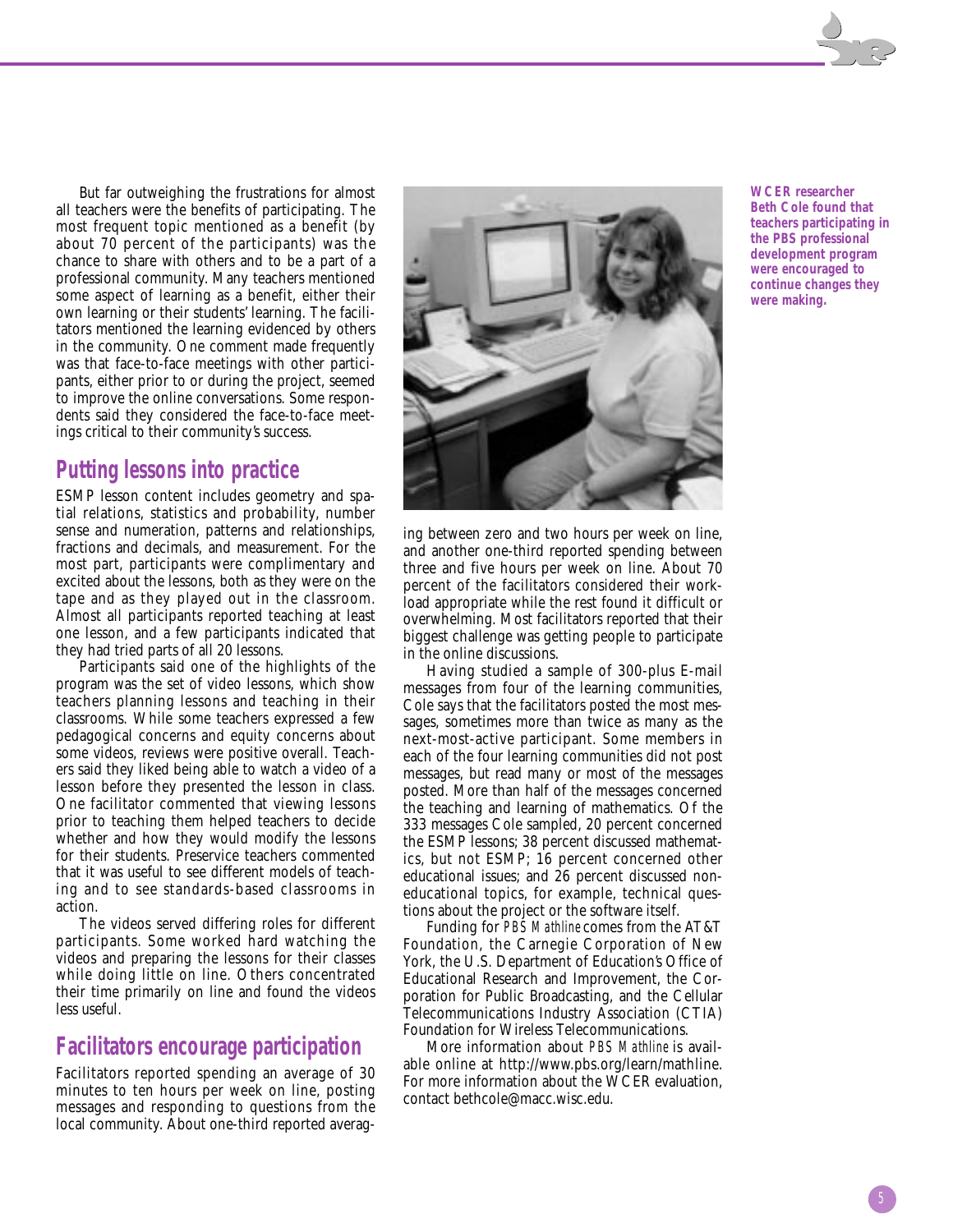

**WCER's Webb says the Mathematics Institutes bring together undergraduates, researchers, and everyone in between.**

# **Institute benefits high school math teachers**

I ligh school mathe-<br>matics teachers<br>about teaching and learning matics teachers about teaching and learning mathematics, but it's not always easy to do so. Mathematics teaching and learning tend to be fragmented. Individual groups—high school mathematics teachers, mathematics researchers, graduate students, and undergraduate

mathematics majors—tend to work and socialize within their own peer groups. Some mathematicians and mathematics educators have realized that, if these groups could intermingle more often, mathematics as a whole would benefit.

Now there's a place where, for a brief time each year, representatives from all of these groups can meet in a supportive setting to discuss mathematics and how it can be best taught and learned. The Institute for Advanced Study (IAS) hosts a Mathematics Institute every summer to advance mathematics and mathematics education and to integrate research and practice. Alternating between Princeton, New Jersey, and Park City, Utah, the Mathematics Institute aims to create extended learning communities whose members participate in a wide spectrum of mathematics and education activities.

For the past two years, WCER researchers have evaluated how well the Mathematics Institute has achieved its goals. Their analyses help decision makers refine and develop models for integrating research and practice across different levels of mathematics education and research.

The 200 or so participants in the 1996 Institute attended a variety of lectures, research presentations, activity sessions, computer laboratory sessions, and problem sessions. WCER researchers Norman Webb, Donald Chambers, and Daniel Heck sought and analyzed participants' comments about their experiences, including such things as the quantity and quality of their interactions with members of other groups, any deeper knowledge of mathematics they gained, any change in high school teachers' teaching practices, and any increase in the volume and quality of research by those in higher education.

About half of the 200 participants in the 1996 Institute completed surveys. They generally rated their overall satisfaction with the Institute very high. Twenty percent rated their overall satisfaction extremely high. The undergraduates, the graduate students, and the researchers identified



"learning mathematics" and "interacting with other Institute participants" as their most valuable experiences.

Of the 1996 Institute participants, 38 were high school teachers. The 31 who completed surveys reported that they were very satisfied with the schedule, the course, content, and the faculty. They identified the

sharing of ideas about teaching as the main benefit of their interactions with other high school teachers. Eleven teachers mentioned the value of collaboration with other teachers, and eight referred to the acquisition of new teaching ideas as their most valuable experience. Six teachers mentioned collaboration with members of other programs (i.e., researchers, undergraduates, and graduate students), and seven teachers identified learning new mathematics as their most valuable experience. Six teachers mentioned their experiences with graphing calculators and computer technology as most valuable.

More than half (52%) of high school teachers reported daily interactions with researchers as valuable. Slightly fewer (45%) reported daily interactions with graduate students, and fewer still (36%) reported daily interactions with graduate students and researchers.

After tallying the results with those of the 1995 Institute, Webb's team found that the 1996 participants generally interacted with those in other programs slightly more often than in 1995, yet researchers interacted with teachers and undergraduates significantly less often in 1996 than in 1995. Webb explains that generating significant interaction among the mathematicians, graduate students, undergraduate students, and high school teachers is very difficult. "Yet," he says, "the Mathematics Institute has made important headway in removing boundaries among these groups. Structural changes are being considered that are likely to increase the frequency and depth of interactions among programs in upcoming Institutes."

Webb's study was funded by the National Science Foundation through a subcontract with the Institute for Advanced Study. For more information about the Institute itself, see the Institute for Advanced Study Web site at http://www.ias.edu/geninfo.html; for information about the evaluation contact normwebb@macc.wisc.edu.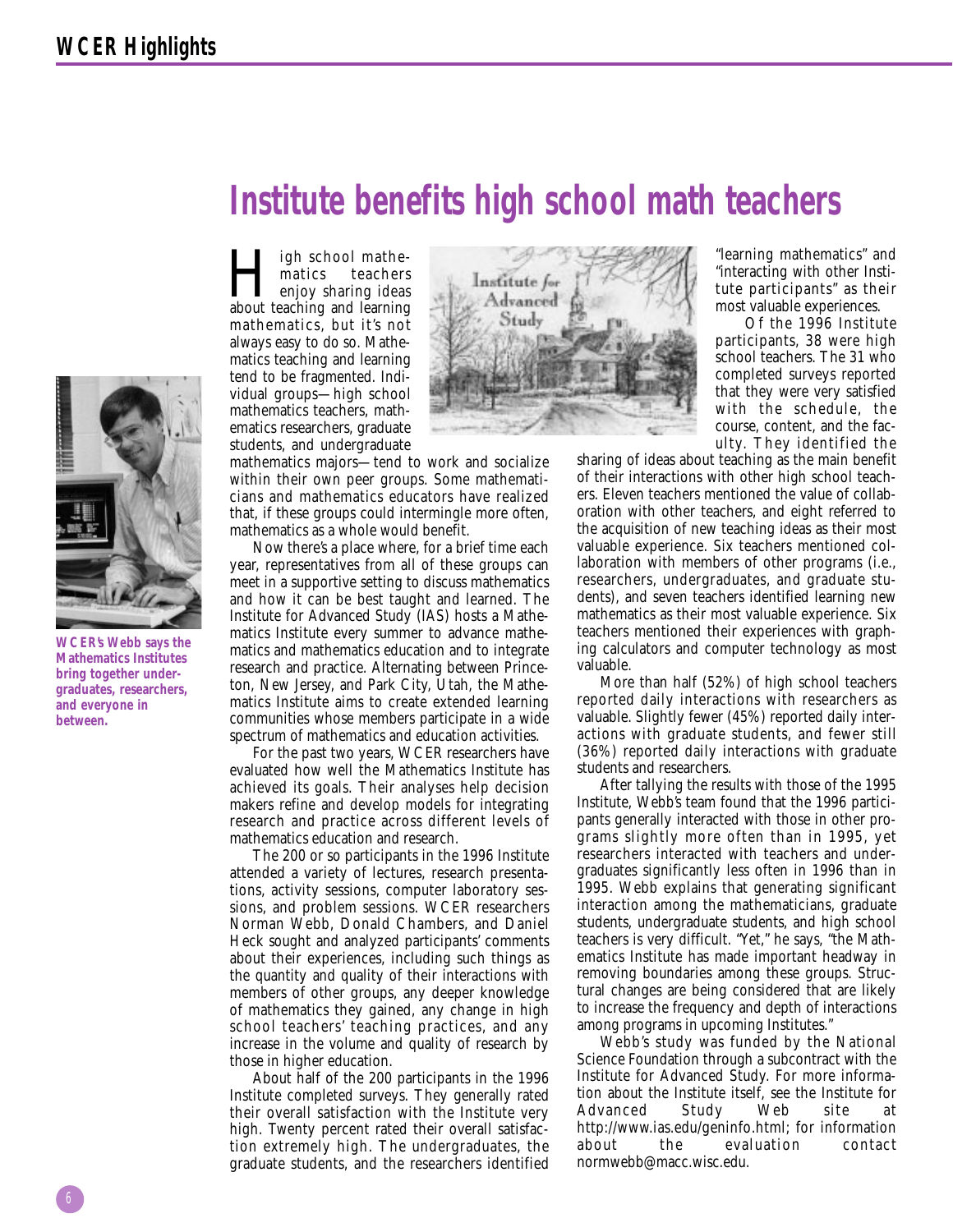#### **Parents**

*continued from page 2*

between what his child was doing and what the jobs of the future would require.

Two mathematics departments in larger high schools maintained both a "traditional" and an "experimental" program. Before choosing a program to enroll in, students and their parents were given information on program goals and structures. The departments provided students with options for transferring from program to program at key points in the year.

Some schools use newsletters and other media to inform parents about programs. One school, for example, invited a local television station to cover NCRMSE researchers' visit. Two schools set up interviews for visiting researchers with a local newspaper. Some schools asked local businesses to contribute in-kind, personnel, and financial resources to support new programs. Parents saw these contributions as a legitimization of school efforts.

But occasionally, school efforts left parents unconvinced. This situation arose when "reformed curriculum" students scored less well than "standard curriculum" students on the computational part of a standardized test, or when a school's overall test results published in a local newspaper were down. In these cases, teachers, department chairs, or principals have not always been successful in addressing parent concerns. The principals, however, have remained steadfast in their support of teachers' reform efforts.

#### **A principal reflects**

As parents become more involved in their children's mathematics education, their understanding of what their children are experiencing increases. As a result, they frequently increase their support and enhance the school efforts to reform its mathematics program. A high school principal expressed this idea while reflecting on the parental support that his school had garnered:

"You make sure that you involve as many parents from the community as you can. We have parents' night, parent advisory groups, and small groups like [the one you visited] as a part of the parent advisory group. We do an awful lot of public relations. . . . I think the main thing that we do a pretty good job of is keeping parents informed about what's going on. . . . People are always a little concerned about change and so you try to have community meetings and try to inform people. And there will be people who will challenge it, of



**Parents frequently increase their support as they understand more about their children's mathematics experiences.**

course, but . . . we worked with our community, and I think for the most part they are in support of it."

For more information about the NCRMSE working group findings, see:

Dominic Peressini, "Building Bridges Between Diverse Families and Mathematics Classrooms: Parent Involvement in Mathematics Education," in *Multicultural and Gender Equity in the Mathematics Classroom: The Gift of Diversity, 1997 Yearbook*, edited by M.M. Trentacosta (Reston, VA: National Council of Teachers of Mathematics, in press).

Cuban, Larry. *How teachers taught: Constancy and change in American classrooms 1880–1990.* New York: Teachers College Press, 1993.

[Adapted from "Parents and the Reform of School Mathematics," *NCRMSE Research Review,* Volume 4, Number 1.]

arents are concerned about how the reform of school mathematics will affect their children's future opportunities. As teachers teach problem solving and focus on algebraic, geometric, and statistical concepts, parents see less emphasis on the content they experienced as important: basic number facts and algorithmic procedures.

One parent interviewed found that his daughter's mathematics teacher was focusing on conceptual understanding in solving linear equations rather than on showing her a quick algorithm to get the answer. He responded by showing her how to use an algorithm and assuring her that it was a "better" way to do the problems. His response placed the parent and teacher at crosspurposes, creating a tension between teacher and parent and between teacher and child.

Parents tend to be more supportive when schools inform them adequately about the changes and make clear what the children will experience.